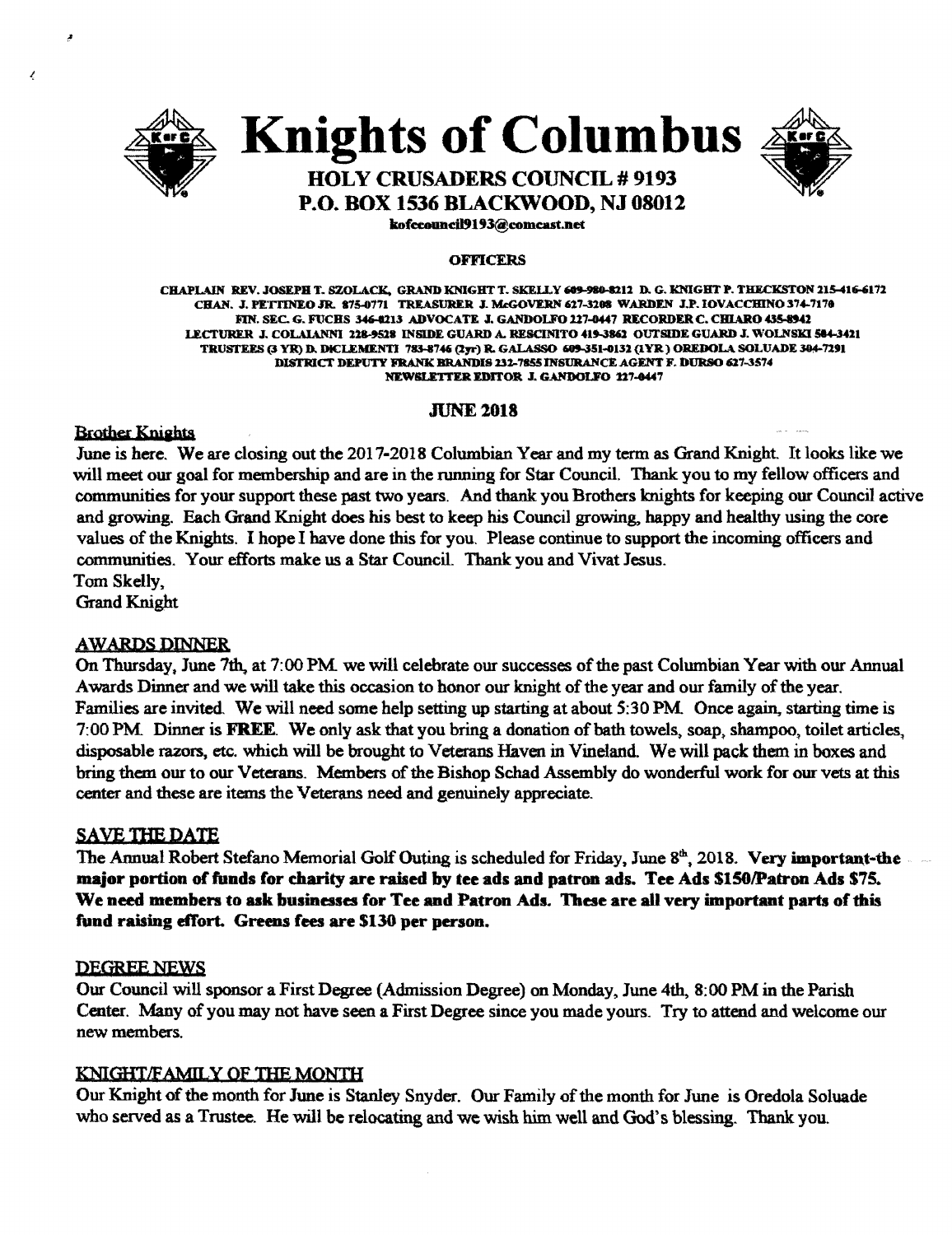#### COUNCIL ELECTIONS

Our Council elections will take place at our June 14<sup>th</sup> business meeting. Our Grand Knight, Tom Skelly, has appointed a nominating committee that includes Dan Tumolo and John Gandolfo, to prepare a slate of candidates to be published in the May newsletter and announced at the May business meeting. For the office of Grand Knight Pat Theckston, Deputy Grand Knight Chris Chiaro, Chancellor Joe Pettineo Jr., Treasurer Jim McGovern, Warden John Harry. Advocate John Gandolfo, Recorder Hugo Candeloro, Inside Guard Andy Rescinito, Outside Guard Jack Wolnski, and PGK Tom Skelly Trustee 3yr. If you are a 3<sup>rd</sup> degree member in good standing (dues paid) you are eligible to hold office in the CounciL Ifyou are interested in having your name placed in nomination. contact a member of the nominating committee or our Grand Knight Finally, nominations may be made from the floor at the election meeting.

#### MOTHER'S DAY CARNATION SALE

May  $13<sup>th</sup>$  was Mother's Day and we were offering carnations after all the Masses. We thank all of you that participated and we collected \$524.50 rounded up to \$800 to be donated to the National Life Center to support Pro-Life. We thank IeffLilley for directing this program.

#### CHAPLAINS CORNER

Jesus was indeed the Good Shepherd, who knew and loved His flock so much that He was willing to lay down His life for them. Our Lord was then, is now, and will be in the future, the Good Shepherd of all peoples and races: "There shall be one flock, one shepherd." He will always go after those who have gone astray, perhaps you and me, whenever sin has separated us from Him.

#### KNIGHTS OF COLUMBUS INSURANCE

The Knights of Columbus offers a full, top quality product line of life insurance, disability income insurance, long term care insurance and retirement annuities? We have products and solutions to fit

your family's needs and budgets. I an available to provide a complementary comprehensive analysis to assess your situation. There are severa1 products and services that you may be eligible for just by being a Knight, weather it's through our Family Benefits Program, our survivor benefits or our Personal Planning Workbook. There are a lot of ways that the Knights of Columbus Insurance program can benefit you and your family. For further information please call me for an appointment Fred Durso, FICF, Field Agent, (856) 401-3055

Fred.durso@kofc.org

#### **BEER GARDEN**

We can't say enough about the efforts of our members and families for the efforts they put out under the worst possible conditions. As you know, we got no cooperation from the weather. but despite all that we grossed \$976 which was not that bad, all things considered. Thank you.

#### STATE CONVENTION

The annual New Jersey Knights of Columbus State Convention was held in the Wildwood Convention Center during the weekend of May 18-20. Our Council was represented by DD Frank Brandis. and PGK John Gandolfo. The agenda consists of registration and distribution of awards on Friday and the reelection of State Officers on Saturday. Our Council received the State Council award for "Best Newsletter." The reelected State Officers are: State Deputy-Robert Hatler. State Secretary-Vincent Tavormina, State Treasurer-James Stoever, State Advocate-Ray Sands and State Warden-James Sweeney. All are quality Knights and worthy of our support.

#### IN MEMORIAM

Once again it is our sad duty to report to you the passing of a Brother Knight. On May 2nd Tom Billota died. Please keep Brother Tom and his family in your prayers.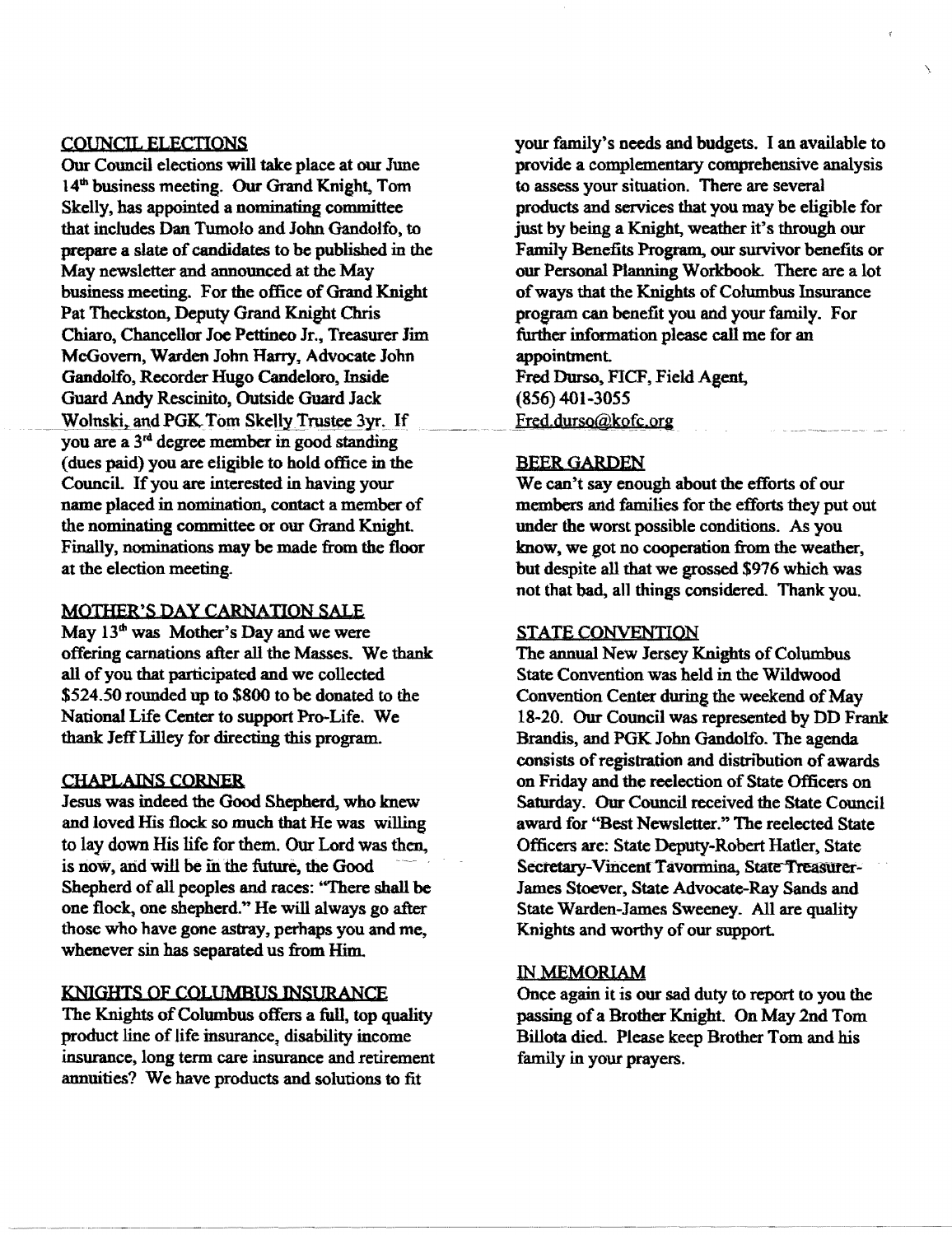### HONORARY MEMBER

Members who have been members of the Order 25 consecutive years are designated Honorary Members. Our Council congratulates James Mallardi on becoming an Honorary Member.

#### FAMILY NIGHT AT THE SOUL

Family night at the Philadelphia Soul June 30th  $2018$  game tickets \$15.00 each (this is half the regular price). Food tickets SIO.00 include hot dog, popcorn, and soda (less than window price). Contact Steve Thomas (215-287-9396) stevethomasvzw@gmai1.com ) or Angelo Cirrincioine (215.200-8533) rownboy $27$ @msn.com)

### HISTORY OF THE ORDER

The history of the Order shows how the foresight of Father Michael J. McGivney, whose cause for sainthood is being investigated by the Vatican, brought about what has become the world's foremost Catholic fraternal benefit society. The Order has helped families obtain economic security and stability through its life insurance, annuity and long-term care programs, and has contributed time and energy wor1dwide to service in communities. The Knights of Columbus has grown from several members in one council to 15,342 councils and 1.9 million members throughout the United States, Canada. the Philippines, Mexico. Poland. the Dominican Republic, Puerto Rico, Panama, the Bahamas, the Virgin Islands, Cuba, Guatemala, Guam, Saipan, Lithuania, Ukraine, and South Korea.

#### FOURTH DEGREE NEWS

The Bishop Schad Assembly meets on the  $3<sup>rd</sup>$ Wednesday of the month in the Parish Center.

#### FIRST FRIDAY ADORATION

Exposition of the Blessed Sacrament will take place in the Our Lady of Hope Chapel on First Friday, June 1st, after the 9:00 AM Mass,

continue until 7:00 PM, and close with Benediction.

JUNE BIRTHDAYS AND ANNIVERSARIES

The following Knights or members of their families will celebrate their birthdays this month: John Amugo, George Badame, Frank Bailey, Ryan Belmont, Dave Bolinski, Frank Calabrese, Don DeNarie, Jeffrey Dunne, Ron. Filipkowski, Kevin Gallagher, Ed Gregor, Otto Heston, Rodolfo Langman, Erin Little, Angel Lorenzo, Peg Lusardi, Rose Massaro, James McCusker, James McGovern, Julie Lynn Milligan, Russ Mogavero, Hugh Murray, Joe Nilsen. Linus Nwoga, Michael Petrone 3<sup>rd</sup>, Joe Pettineo Jr., Joe Riviello, Gerald Sateriale. Lucy Sirolli, Mrs. Angela Snyder, Barry Lee Start, Mrs. Dolores Tucci, Charles Watson and Dennis Wirth. The following members will celebrate their anniversaries: Mr.&Mrs. John N. Iovacchino, Mr.&Mrs. Andrew Rescinito, Mr.&Mrs. William Toner Mr.&Mrs. Stanley Wichowski. CONGRATULATIONS. If we missed someone's birthday or anniversary, please contact John Gandolfo (227-0447) or gandy08012@comcast.net.

#### IMPORTANT DATES

- June 1 First Friday (OLOH Chapel)
- June 4 First Degree (8 PM Parish Center)
- June 7 Council Appreciation Dinner (7 PM Parish Center)
- June 14 Officers Meeting (7 PM Parish Center)
- June 14 Council Elections (8 PM Parish Center)
- June 28 Council Meeting (8 PM Parish Center)
- July 5 Blood Drive (2-7 PM Parish Center)
- July 6 First Friday (OLH Chapel)
- July 12 Officers Meeting (7 PM Parish Center)
- July 12 Council Meeting (8 PM Parish Center)
- July 26 Council Meeting (8 PM Parish Center)